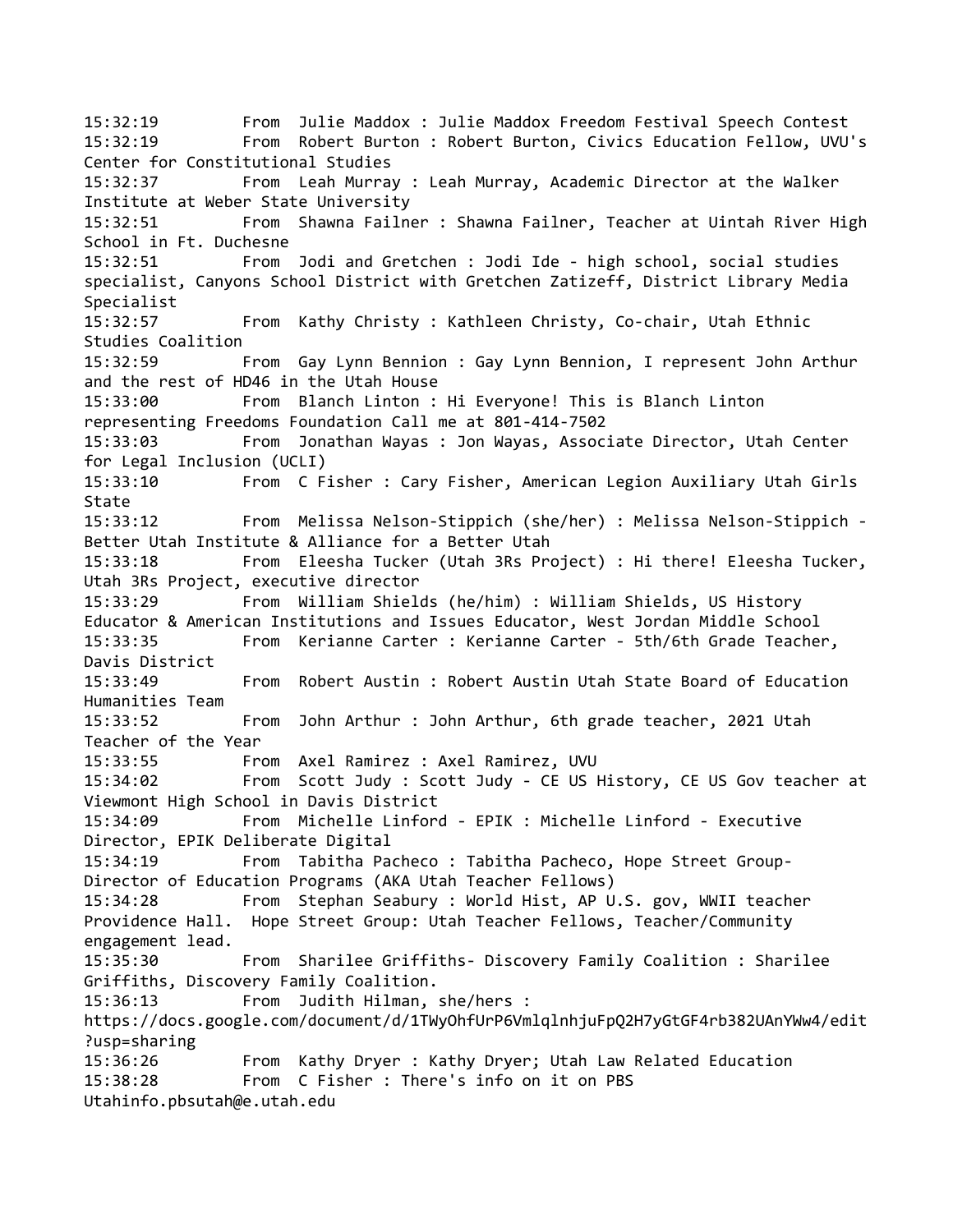15:38:55 From Robert Austin : If you have not had a chance to introduce yourself, please add your info to the chat 15:39:28 From Georgiana Simpson: Whitehorse: SJSD : Sorry, Judy, I didn't have the ZOOM link. I was able to get it from Kim Schaefer. She is unable to join today because of multiple other meetings. 15:39:37 From Holly Reynolds : Holly Reynolds, Social Studies teacher at West High School 15:39:55 From C Fisher : PBS Utah info.pbsutah@e.utah.edu for the local civics matter series 15:41:24 From Jenny Nicholas : Jenny Nicholas, Government teacher at West High School 15:42:38 From Rep. Joel Briscoe : Rep. Joel Briscoe, Utah House of Representatives. Former Government and Citizenship teacher. 15:43:29 From Judith Hilman, she/hers : https://docs.google.com/document/d/1vtfcz10kr9rclNPIs\_JhFADllmW6IANiHxXjjFN8Jrk/edit ?usp=sharing 15:45:12 From Tabitha Pacheco : Who would be able to apply for the funds? Could individual teachers? Or would it have to go through schools? LEAs? Could outside orgs apply--or would they have to partner with a school first? 15:45:22 From Robert Burton : I think rep. Johnson wanted to make a comment 15:45:52 From Robert Burton : He's muted 15:46:24 From Sharilee Griffiths- Discovery Family Coalition : I think having training webinars is a Great idea! 15:47:08 From Nancy Hauck : Are universities eligible? 15:47:41 From Judith Hilman, she/hers : https://www.placeforallutah.org/\_files/ugd/c6a364\_41a8f53106c140f2bd5d15568ee02ea8.p df 15:47:44 From Sharilee Griffiths- Discovery Family Coalition : What about community coalitions, non-profit organizations, government agencies? 15:47:51 From Sharilee Griffiths- Discovery Family Coalition : Volunteer centers 15:48:31 From Tabitha Pacheco : Is it a set amount per grant--or more apply for what you need--so maybe some apply for \$500 and others apply for \$10,000? 15:49:21 From Tabitha Pacheco : Is the application already created? Or do you need people to volunteer to help with that process? 15:49:45 From Sharilee Griffiths- Discovery Family Coalition : And do we have a timeline in place? 15:49:47 From Georgiana Simpson: Whitehorse: SJSD : Thanks, Tabitha... I was wondering the same thing. 15:52:03 From Bill Spence : Bill Spence We the People program 15:54:26 From Rep. Joel Briscoe : Will each grant provide it's own evaluation criteria? Will the state provide a universal evaluation and assessment tool for all grants? Or a combination? 15:59:07 From Georgiana Simpson: Whitehorse: SJSD : Thanks, Robert! 16:01:37 From Bill Spence : Our We the People Summer training at UVU last summer really increased our junior high participation this year. Thank you! 16:01:42 From Scott Paul : www.uvu.edu/ccs 16:01:46 From Shawna Failner to Judith Hilman, she/hers(Direct Message) : Could you mute some of those that aren't speaking often? I'm receiving some feedback with random noise from other people (Bill Spence mostly)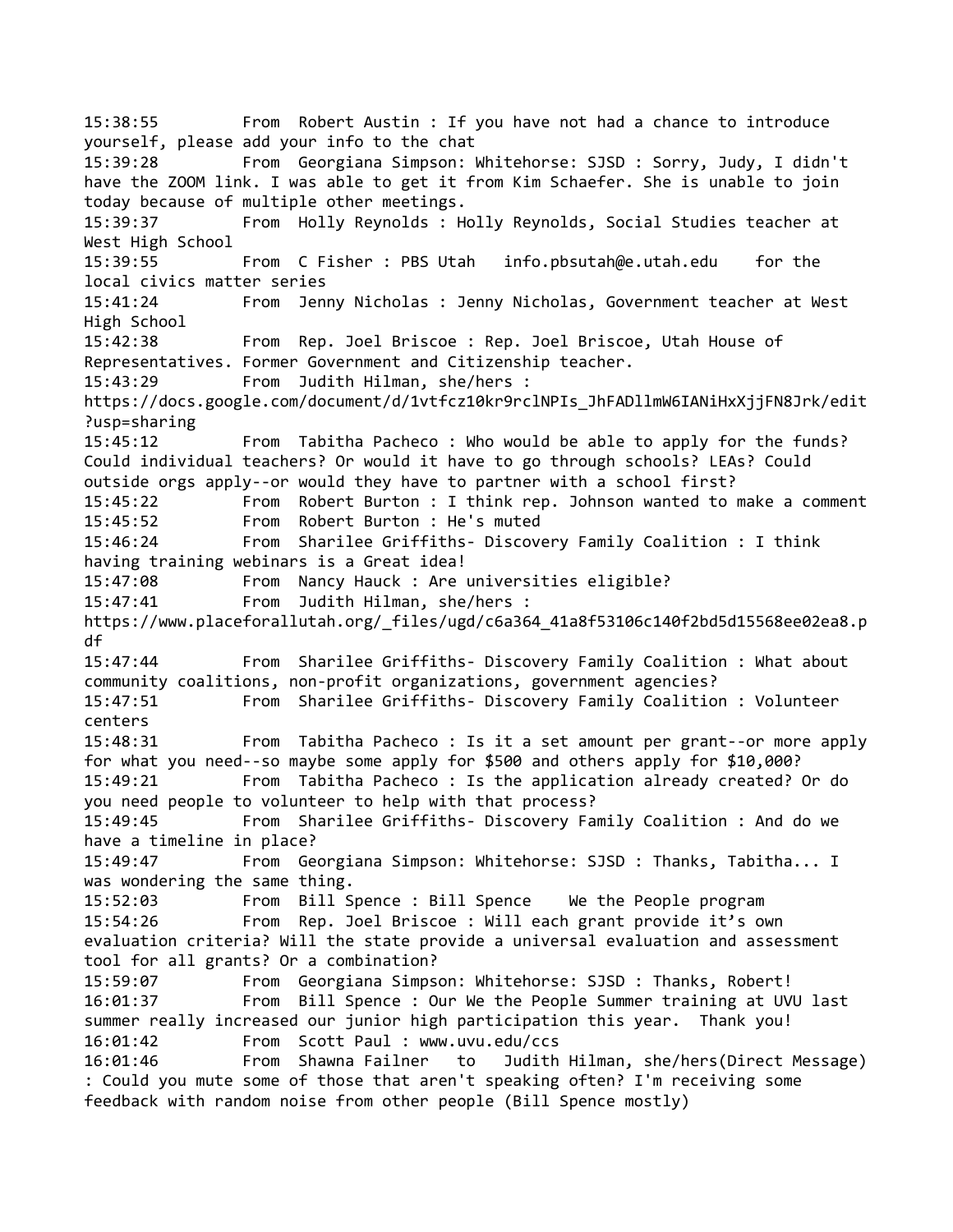16:02:15 From Tabitha Pacheco : Stephan prepared our thoughts-- and I'll share links here 16:02:47 From Shawna Failner to Judith Hilman, she/hers(Direct Message) : Thank you, much better! 16:03:00 From Tabitha Pacheco : Last year we worked with the USBE to create Roles of Utah Teacher Leaders https://schools.utah.gov/file/57efffbd-a07d-4d84-85d4-e5fe37a4ade6#:~:text=Teacher%2 0leaders%3A&text=Develop%20coaching%2C%20mentoring%2C%20and%20reflective%20questioni ng%20skills.&text=Develop%20policy%20advocacy%20and%20leadership%20skills%20through% 20practical%20experience.&text=Develop%20professional%20learning%20design%20and%20de livery%20skills. 16:03:29 From Tabitha Pacheco : Here is the link to our website https://hopestreetgroup.org/teacher-fellows/utteacherfellows/ 16:05:05 From Tabitha Pacheco : We also have a podcast where we interview teachers across the state, Instagram, twitter 16:11:10 From Robert Austin : So you can see that when we heard the word Digital Citizenship with the word citizenship in that title, we got excited. We need to make sure students are smart consumers, safe, have support of parents, and have the skills of digital citizenship that teaches how to be a smart reader of social media 16:11:34 From Judith Hilman, she/hers to Robert Austin(Direct Message) : This might be a good moment to acknowledge the traditional indigenous inhabitants of the land--your call. 16:12:08 From Robert Austin to Judith Hilman, she/hers(Direct Message) : Not qualified to do so this time 16:13:01 From Michelle Linford - EPIK : DigCitUtah.com was created to help clarify the many facets of Digital Citizenship that school community councils could consider. 16:17:26 From Michelle Linford - EPIK : I think SEL and other character development elements can also be argued as being an important piece of Digital Citizenship 16:19:56 From Robert Austin : School Community Councils may be a great way to reach out about HB 273 as well. A great way to connect to parents and schools. 16:20:13 From Tabitha Pacheco : I'm in SCC and generally we've been told we must do "internet safety" which in my experience has been white ribbon week. I think info from the state/school land trust admin giving several examples of what internet safety could mean.. I think schools probably just need "permission" to think outside the box 16:20:22 From Jodi and Gretchen : I served on school community council for years as a teacher and I think parents would be very open. I think we would need to provide context and education to all stakeholders to help them understand the rationale and need for digital citizenship education, especially information and media literacy. 16:21:58 From Sharilee Griffiths- Discovery Family Coalition : I served on many community councils and I agree that parents would be open to anything that will benefit their children. 16:21:59 From Alexis Bucknam (she/her) : Great point Tabitha! 16:22:00 From Michelle Linford - EPIK : The original bill itself included digital citizenship as well as "safe technology utilization". 16:22:38 From Michelle Linford - EPIK :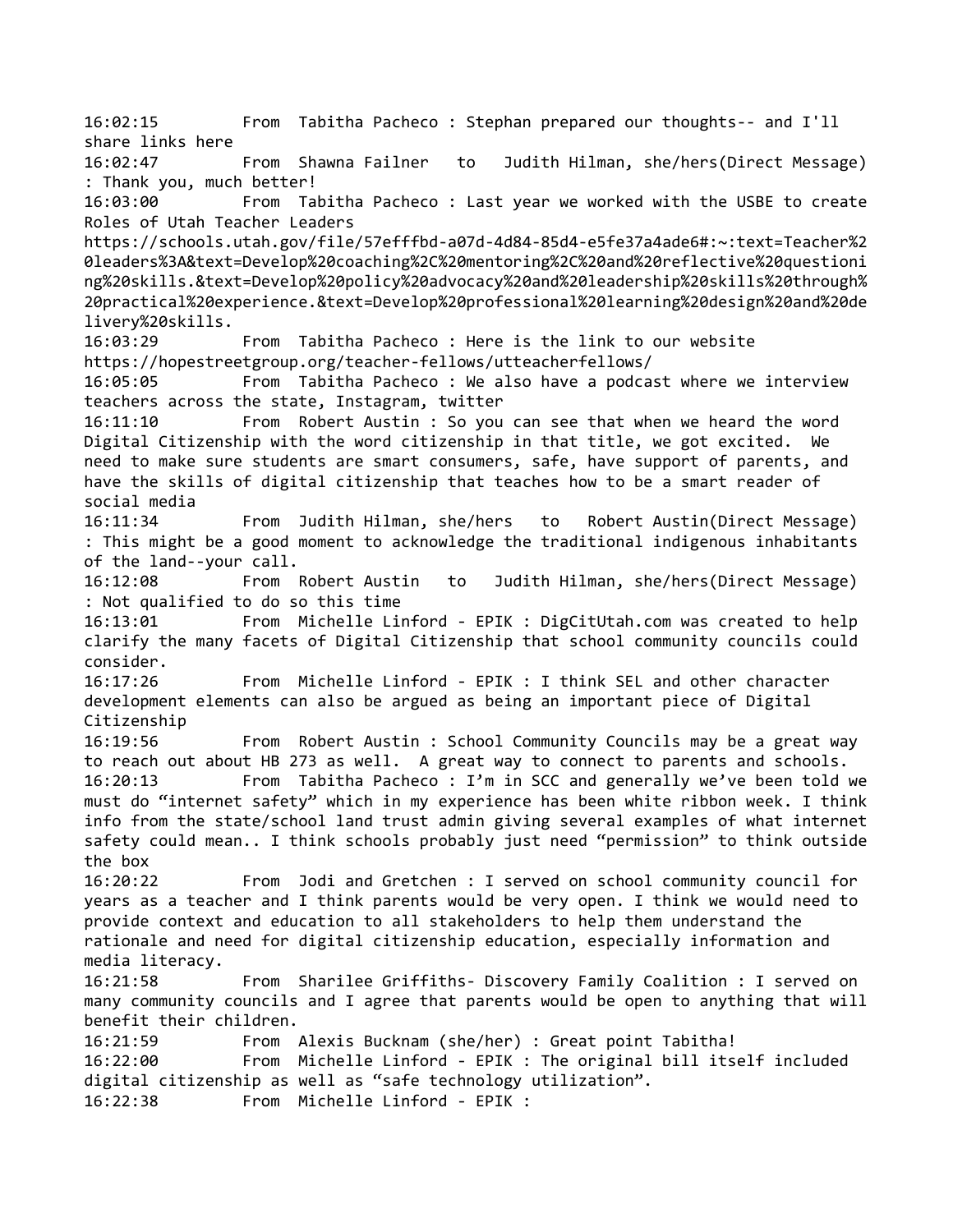https://le.utah.gov/~2015/bills/static/hb0213.html 16:23:05 From Paula Plant : paula.plant@schools.utah.gov 16:23:16 From Alexis Bucknam (she/her) : I love the idea of civic education nights that tie in other critical subjects like literacy and math. 16:23:44 From Tabitha Pacheco : Robert and Judi- put me on all the volunteer lists. I'm always happy to help 16:25:35 From Georgiana Simpson: Whitehorse: SJSD : Judi and Robert, Tabitha had asked a question earlier about grant forms being in place? Are they still being developed? We have an idea of how we wish to move forward at Whitehorse, but need to know how to proceed. Thank you! 16:27:14 From Robert Austin : @Georgiana, we will have them out as soon as possible, but not until this summer. We will definitely keep you all posted. 16:27:29 From Georgiana Simpson: Whitehorse: SJSD : Thanks, Robert! 16:27:38 From Dan Johnson : I am so happy to see the effort being put forth with the legislation and funding that I sponsored. I will have to report on the progress being made to the Education Interim Meetings. This is so meaningful and exciting to see. Thanks to everyone. 16:28:08 From Robert Austin : @Rep Johnson, thank you for your leadership. 16:28:27 From Stephan Seabury : @Rep. Johnson. Thanks for your help with the Utah Teacher Fellows. 16:30:11 From Alexis Bucknam (she/her) : I went to Alta in the 90s and your story resonates Curtis. 16:32:02 From Georgiana Simpson: Whitehorse: SJSD : @Rep. Johnson. Thank you for the support your strong education background brings to moving civics learning and teacher leadership forward in our state. 16:34:10 From Robert Austin : Maybe some lessons on the case study of how this bill became a law would be a good social studies lesson 16:35:22 From Alexis Bucknam (she/her) : This sounds like a great group to connect with https://www.stemcivics.org/ 16:35:58 From Jenny Nicholas : Thank you Dr. Christy and Mr. Linton for this work! I echo your comments about how important it is for our students to perceive recognition and appreciation. 16:37:40 From Robert Austin : There will be a half time position at the USBE to support this work, and so you will all need to spread the word about this position. 16:38:29 From Shawna Failner : Just another platform to share this sort of information/discuss with each other.. join the facebook group "Utah Social Studies Teachers" if you're a teacher and join the community there. 16:42:34 From Glori Smith, UVU : I am excited about the Ethnic Studies success and would love to help, When I was teaching history, I tried to remind the students of different perspectives. Every historical event had perspectives that are commonly ignored. Ex: the Gold Rush of 1849 is often taught only from the perspective of the 49ers, But we must also think about the perspectives of indigneous people, Chinese immigrants, women of all groups--all experienced that event differently. 16:42:52 From Scott Judy : I think there should be an investigation in the ethnic studies class about the idea of immigration. It's typically become a word associated with minorities. It would be interesting to see how true that is. I would be very interested in piloting ethnic studies in Davis. 16:43:37 From Alexis Bucknam (she/her) : What Glori said ^^^^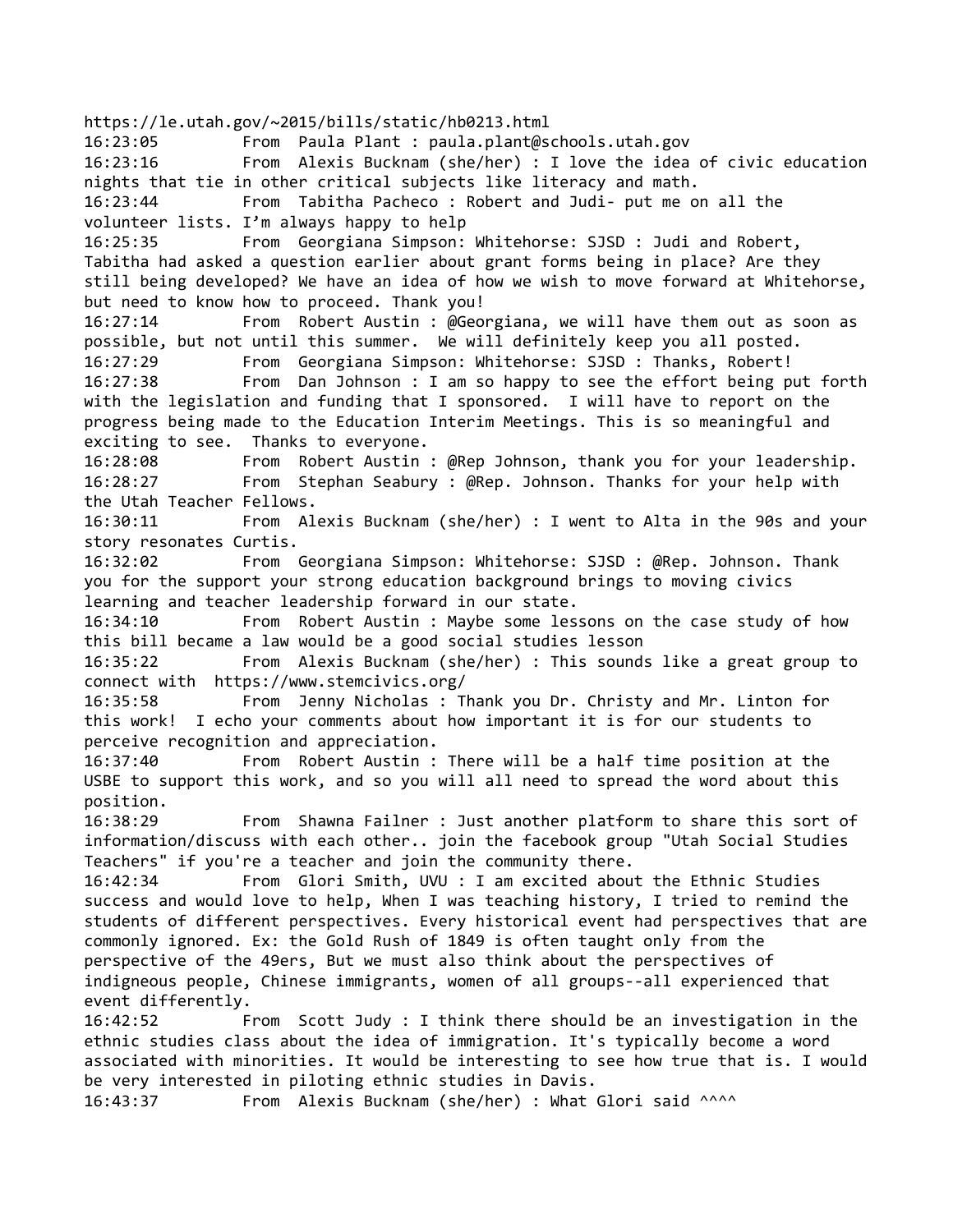16:44:21 From Alexis Bucknam (she/her) : The same is true about understanding the background of the bus boycott. So much went into that before Ms. Rosa Parks refused to move on the bus. 16:44:48 From Judith Hilman, she/hers : https://www.icivics.org/news/product-announcement/new-white-paper-icivics-generation -citizen-makes-case-equity-and-diversity? 16:45:45 From Robert Austin : Yes and Ethnic Studies is a great opportunity to explore the diversity within these diverse populations. We have opportunities to raise up the stories of Justice Thomas and Justice Brown Jackson 16:45:55 From Brent Strate : appreciate all the great comments on ethnic studies. 16:46:40 From Robert Burton : Great point, Robert ^^^ 16:47:25 From Curtis Linton : Thank you all for letting us join your conversation today. Very exciting to see how learning in Utah is extending, engaging, and deepening for the beautifully diverse students we all aim to serve! 16:47:42 From Judith Hilman, she/hers : Great to have you, Curtis & Dr. Christy! 16:48:39 From Shawna Failner : A great civic area of study is the American Indian fight for sovereignty in the courts. It's not always moving forward, it's pretty all over the place! It would make for a great collaborative project and also help kids understand "Indians are NOT extinct" Yes, people believe that... my students have many experiences when they were told they thought they were extinct because usually teachers only teach as current as 1830s removal "Trail of Tears" but hardly anything after that. Another plug for Ethnic Studies, I guess! Students in our state should get to know the 8 tribes in our state. 16:50:18 From Rep. Joel Briscoe : While working on Bears Ears issues the past few years a Ute leader told me that his mother was born in City Creek Canyon. Indigenous history is very, very current. 16:50:34 From Scott Judy : There's also some digital citizenship/literacy ideas developed with the Portrait of a Graduate 16:50:35 From Michelle Linford - EPIK : Michelle@epik.org 16:51:16 From Robert Austin : @Kathy Dryer and William Shields and Bill,, I wonder whether we the people could not use examples from more and more diverse populations as part of the case studies students study in we the people and project citizen 16:51:58 From Judith Hilman, she/hers : https://docs.google.com/forms/d/e/1FAIpQLSce7B\_0dK3k9W3liwD2OqUoVgG856OoVqdLTHbjyZ-a fSzW5g/viewform?usp=sf\_link 16:56:02 From William Shields (he/him) : @robert, I am so glad that you bring up this point. I have specifically focused on providing a wide variety of research points for students within We the People program to promote all populations being represented within their studies. It is through the research in the We the People project that students advocated for an additional 9th grade civics and government elective. :) 16:56:04 From Michelle Linford - EPIK : There is a great service opportunity for youth to help senior citizens build digital literacy skills called CyberSeniors 17:00:59 From Sharilee Griffiths- Discovery Family Coalition : Here is the CyberSeniors program as part of our Discovery Family Adventures. In other words, families can earn family rewards for participating: